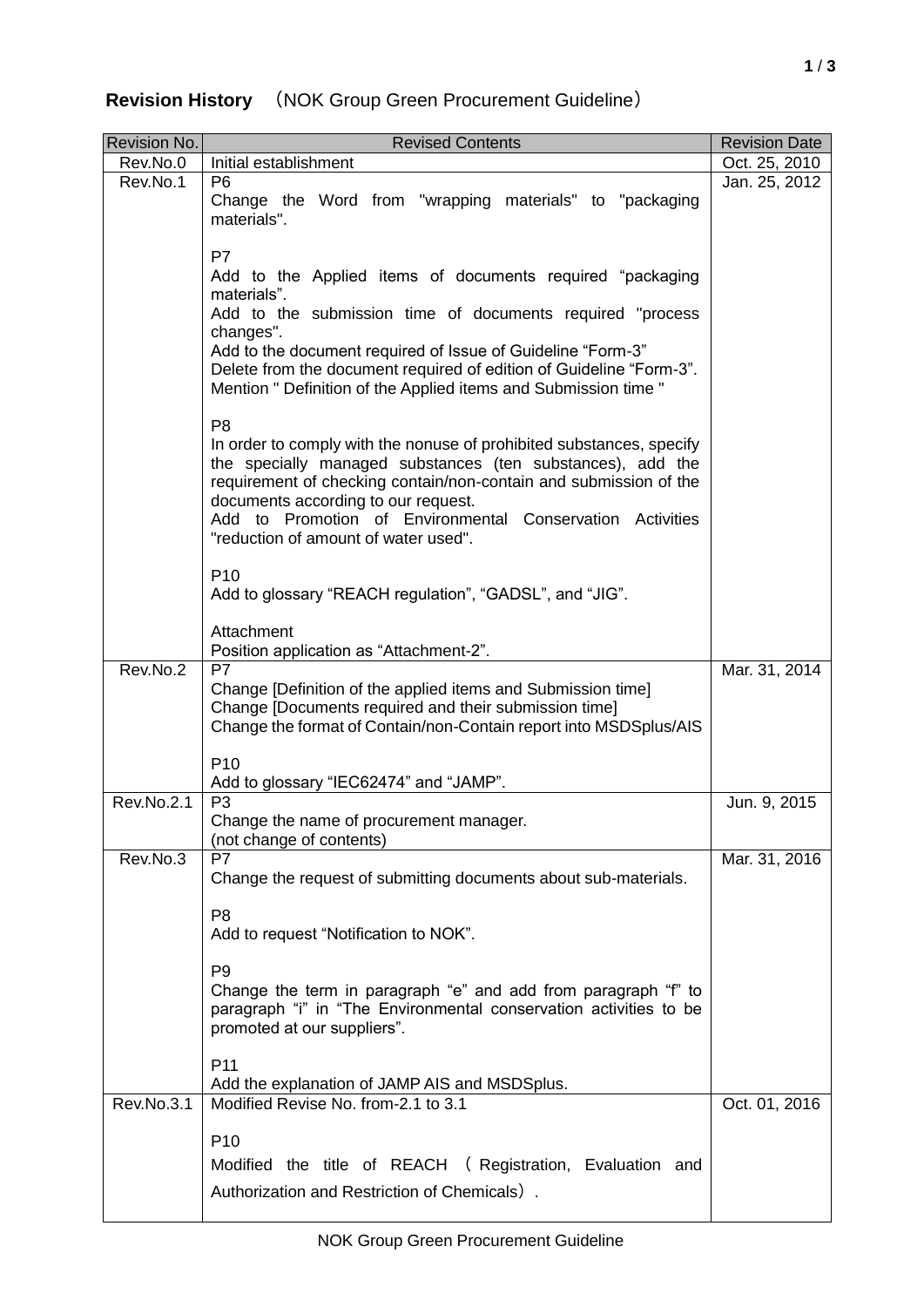**2** / **3**

| Revision No. | <b>Revised Contents</b>                                                   | <b>Revision Date</b> |
|--------------|---------------------------------------------------------------------------|----------------------|
| Rev.No.4     | P <sub>2</sub>                                                            | Apr. 27, 2018        |
|              | The message "Introduction" was updated.                                   |                      |
|              |                                                                           |                      |
|              | P <sub>3</sub>                                                            |                      |
|              | Deletion of the basic philosophy, management philosophy, and              |                      |
|              | management policy.                                                        |                      |
|              | Updated as a result of revision of the Basic Environmental Policy.        |                      |
|              | Renewal of signature by change of president.                              |                      |
|              | Description of URL address.                                               |                      |
|              | Describe the URL address of each group company's environmental<br>policy. |                      |
|              |                                                                           |                      |
|              | $P4-6$                                                                    |                      |
|              | Updated requests in the NOK Group Green Procurement Guidelines.           |                      |
|              | Revised to suppliers.                                                     |                      |
|              | We revise.                                                                |                      |
|              | Corrected to AIS/MSDSplus → chemSHERPA.                                   |                      |
|              | Modification and unification of wording, etc.                             |                      |
|              |                                                                           |                      |
|              | P7-8                                                                      |                      |
|              | Section 6 defines the section "Documents to be Submitted in these         |                      |
|              | Guidelines".                                                              |                      |
|              | We revise.                                                                |                      |
|              | Change of submission time.<br>information tools from                      |                      |
|              | Change chemical<br>JAMP<br>tools<br>to<br>chemSHERPA.                     |                      |
|              | Expanding the scope of production consignment to chemicals.               |                      |
|              | Amendment and unification of other terms.                                 |                      |
|              |                                                                           |                      |
|              | P8-9                                                                      |                      |
|              | Glossary                                                                  |                      |
|              | Add chemSHERPA items.                                                     |                      |
|              | Added items on JAMA sheets.                                               |                      |
|              | Updated the content of the European RoHS Directive.                       |                      |
|              | The order of entries is sorted in alphabetical order (50-syllabic order). |                      |
|              | Amendment and unification of other terms.                                 |                      |
|              | P <sub>10</sub>                                                           |                      |
|              | Contact Information                                                       |                      |
|              | In order to rebuild the headquarters building, the telephone number       |                      |
|              | of the Procurement Division shall be indicated together with the new      |                      |
|              | and old numbers.                                                          |                      |
|              | Name changed from "Quality Control Office" to "Quality and                |                      |
|              | Environmental Control Office".                                            |                      |
|              |                                                                           |                      |
|              | Revision history                                                          |                      |
|              | Documentation separate from the main body.                                |                      |
|              | Form-1                                                                    |                      |
|              | The overall content was reviewed.                                         |                      |
|              |                                                                           |                      |
|              | Form-2                                                                    |                      |
|              | Correct confusing expressions.                                            |                      |
|              |                                                                           |                      |
|              | Form-3<br>Check items and contents were reviewed.                         |                      |
|              |                                                                           |                      |
|              |                                                                           |                      |
|              |                                                                           |                      |